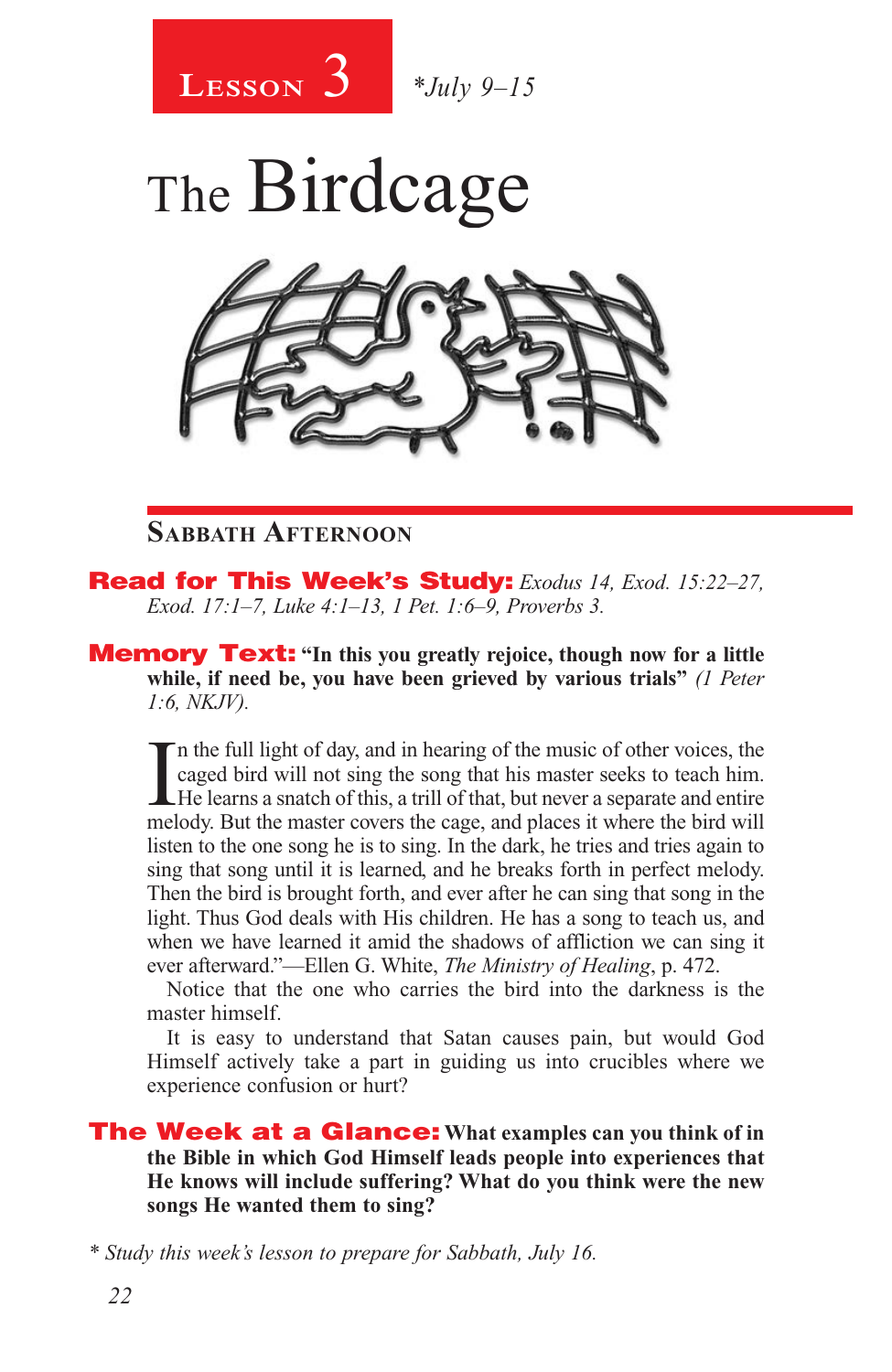**SUNDAY** July 10

### **To the Promised Land via a Dead End**

**"And when Pharaoh drew near, the children of Israel lifted their eyes, and behold, the Egyptians marched after them. So they were very afraid, and the children of Israel cried out to the Lord<sup>\*</sup>** *(Exod.***)** *14:10, NKJV).*

Have you ever been set up, led into a trap or to a dead end? Sometimes it can be nice, like walking unexpectedly into a room of waiting friends who all shout "Surprise! Happy birthday!" At other times it can be quite a shock, even a very unpleasant one. It may have been bullies when you were at school or a work colleague who unexpectedly tried to make you look bad.

From the day the Israelites left Egypt to the day they reached the Promised Land, "the LORD went ahead of them in a pillar of cloud to guide them on their way and by night in a pillar of fire to give them light, so that they could travel by day or night" *(Exod. 13:21, NIV)*. Every part of their journey was led by God Himself. But look at where He led them first: to a place where the sea was before them, mountains were on either side, and Pharaoh's army was within eyesight right behind!

#### Read **Exodus 14. Why did God bring the Israelites to a place where He knew they would be terrified?**

Following "the pillar" doesn't assure us of constant happiness. It also can be a hard experience, because training in righteousness takes us to places that test our hearts, which are so naturally deceitful *(Jer. 17:9)*. During these difficulties, the key to knowing when we are truly following God is not necessarily the absence of trials or pain but, rather, an openness to God's instruction and a continual submission of our minds and hearts to His leading.

\_\_\_\_\_\_\_\_\_\_\_\_\_\_\_\_\_\_\_\_\_\_\_\_\_\_\_\_\_\_\_\_\_\_\_\_\_\_\_\_\_\_\_\_\_\_\_\_\_\_\_\_\_\_\_\_

\_\_\_\_\_\_\_\_\_\_\_\_\_\_\_\_\_\_\_\_\_\_\_\_\_\_\_\_\_\_\_\_\_\_\_\_\_\_\_\_\_\_\_\_\_\_\_\_\_\_\_\_\_\_\_\_

What **lesson did the Israelites learn from this experience?** *Exod. 14:31.*

**Why is trusting God sometimes so hard, even though we may know many of the wonderful promises He has for us? Recount a difficult situation you believe the Lord led you into in order to teach you to "believe" in and to "fear" Him.**

\_\_\_\_\_\_\_\_\_\_\_\_\_\_\_\_\_\_\_\_\_\_\_\_\_\_\_\_\_\_\_\_\_\_\_\_\_\_\_\_\_\_\_\_\_\_\_\_\_\_\_\_\_\_\_\_

\_\_\_\_\_\_\_\_\_\_\_\_\_\_\_\_\_\_\_\_\_\_\_\_\_\_\_\_\_\_\_\_\_\_\_\_\_\_\_\_\_\_\_\_\_\_\_\_\_\_\_\_\_\_\_\_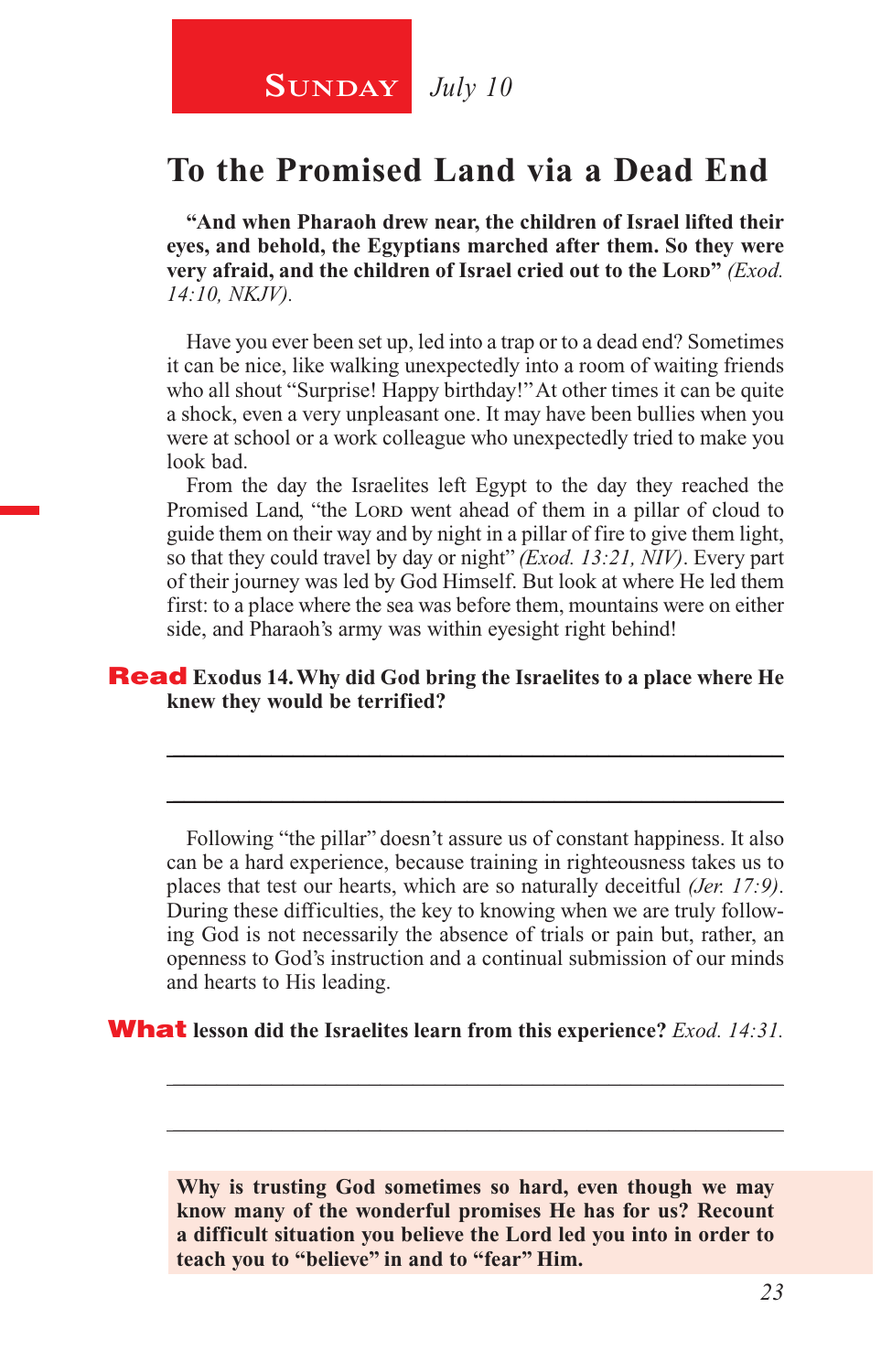## **MONDAY** July 11

### **Bitter Waters**

**"The whole Israelite community set out from the Desert of**  Sin, traveling from place to place as the LORD commanded. They **camped at Rephidim, but there was no water for the people to drink"** *(Exod. 17:1, NIV).*

Perhaps we might not get from God everything we want, but couldn't we expect to get all that we need? Not what we think we need but what we truly need?

There was one thing the Israelites certainly needed, and that was water. Just after God in the cloud led the Israelites through the Red Sea, they followed Him through the hot, waterless desert for three days. Particularly in the desert, where finding water is so critical, their desperation is understandable. When would they get the water they needed?

So, where does God lead them? The pillar goes to Marah, where, at last, there is water. They must have been excited. But when they tasted the water, they immediately spat it out because it was bitter. "So the people grumbled against Moses, saying, 'What are we to drink?' " *(Exod. 15:24, NIV)*.

Then, a few days later, God does it again. This time, however, the pillar actually stops where there is no water at all *(Exod. 17:1).*

\_\_\_\_\_\_\_\_\_\_\_\_\_\_\_\_\_\_\_\_\_\_\_\_\_\_\_\_\_\_\_\_\_\_\_\_\_\_\_\_\_\_\_\_\_\_\_\_\_\_\_\_\_\_\_\_

\_\_\_\_\_\_\_\_\_\_\_\_\_\_\_\_\_\_\_\_\_\_\_\_\_\_\_\_\_\_\_\_\_\_\_\_\_\_\_\_\_\_\_\_\_\_\_\_\_\_\_\_\_\_\_\_

\_\_\_\_\_\_\_\_\_\_\_\_\_\_\_\_\_\_\_\_\_\_\_\_\_\_\_\_\_\_\_\_\_\_\_\_\_\_\_\_\_\_\_\_\_\_\_\_\_\_\_\_\_\_\_\_

#### Read **Exodus 15:22–27 and Exodus 17:1–7. What did God reveal to Israel about Himself at Marah and at Rephidim? What lessons should they have learned?**

**In Rephidim, what question did the children of Israel ask?** *Exod. 17:7.* **Have you ever asked the same question? If so, why? How did you feel, and what lessons did you learn after you had it answered? How many times do we need to get it answered before we stop asking it altogether?** 

\_\_\_\_\_\_\_\_\_\_\_\_\_\_\_\_\_\_\_\_\_\_\_\_\_\_\_\_\_\_\_\_\_\_\_\_\_\_\_\_\_\_\_\_\_\_\_\_\_\_\_\_\_\_ \_\_\_\_\_\_\_\_\_\_\_\_\_\_\_\_\_\_\_\_\_\_\_\_\_\_\_\_\_\_\_\_\_\_\_\_\_\_\_\_\_\_\_\_\_\_\_\_\_\_\_\_\_\_  $\_$  , and the set of the set of the set of the set of the set of the set of the set of the set of the set of the set of the set of the set of the set of the set of the set of the set of the set of the set of the set of th \_\_\_\_\_\_\_\_\_\_\_\_\_\_\_\_\_\_\_\_\_\_\_\_\_\_\_\_\_\_\_\_\_\_\_\_\_\_\_\_\_\_\_\_\_\_\_\_\_\_\_\_\_\_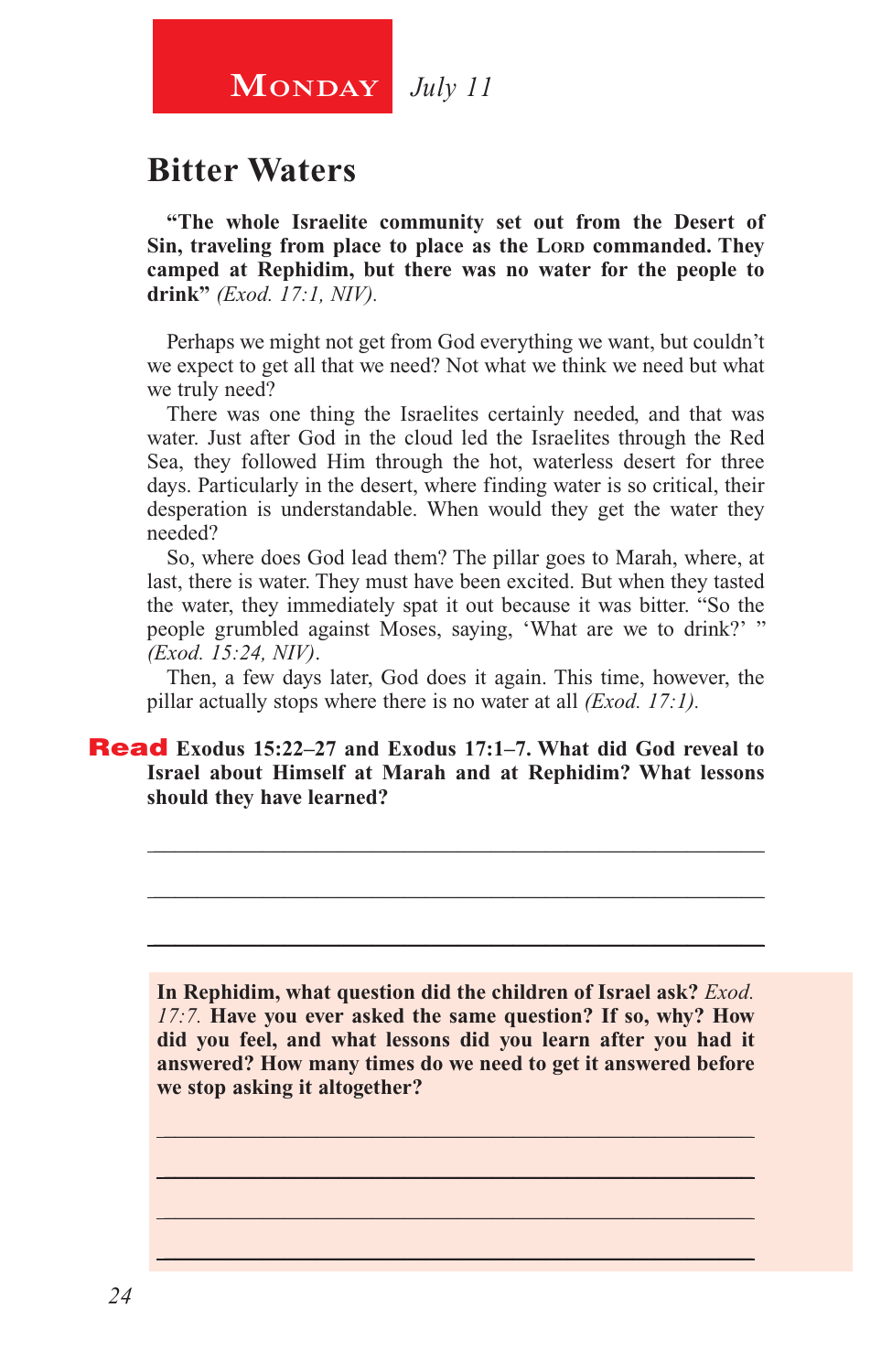## **The Great Controversy in the Desert**

**"Then Jesus, being filled with the Holy Spirit, returned from the Jordan and was led by the Spirit into the wilderness, being tempted for forty days by the devil"** *(Luke 4:1, 2, NKJV).*

Read **Luke 4:1–13. What lessons can you learn from this account about how to overcome temptation and not give in to sin?** 

Temptations can be so difficult because they appeal to things we really desire, and they always seem to come at our weakest moments.

\_\_\_\_\_\_\_\_\_\_\_\_\_\_\_\_\_\_\_\_\_\_\_\_\_\_\_\_\_\_\_\_\_\_\_\_\_\_\_\_\_\_\_\_\_\_\_\_\_\_\_\_\_\_\_\_

\_\_\_\_\_\_\_\_\_\_\_\_\_\_\_\_\_\_\_\_\_\_\_\_\_\_\_\_\_\_\_\_\_\_\_\_\_\_\_\_\_\_\_\_\_\_\_\_\_\_\_\_\_\_\_\_

Luke 4 is the beginning of the story of Jesus' temptation by Satan, and it brings some difficult issues to our attention. At first glance, it appears that the Holy Spirit is leading Jesus into temptation. However, God never tempts us *(James 1:13)*. Rather, as we have been seeing, God does lead us to crucibles of testing. What is striking in Luke 4 is that the Holy Spirit can lead us to times of testing that involve being exposed to Satan's fierce temptations. At such times, when we feel these temptations so strongly, we may misunderstand and think we have not been following God correctly. But this is not necessarily true. "Often when placed in a trying situation we doubt that the Spirit of God has been leading us. But it was the Spirit's leading that brought Jesus into the wilderness to be tempted by Satan. When God brings us into trial, He has a purpose to accomplish for our good. Jesus did not presume on God's promises by going unbidden into temptation, neither did He give up to despondency when temptation came upon Him. Nor should we."—Ellen G. White, *The Desire of Ages*, pp. 126, 129.

Sometimes, when in the crucible, we get burned rather than purified. It is therefore very comforting to know that when we crumple under temptation, we can hope again because Jesus stood firm. The good news is that because Jesus is our Sin Bearer, because He paid the penalty for our failure to endure that temptation (whatever it was), because He went through a crucible worse than any of us will ever face, we are not cast off or forsaken by God. There is hope, even for the "chief" of sinners *(1 Tim. 1:15).*

**What temptations are you facing now? Spend some time in prayer, asking the Lord to teach you how to apply the lessons from Jesus' example to your own life. Remember, you don't have to succumb to temptation, ever! Remember, too, that if you do succumb, you have a Savior.** 

\_\_\_\_\_\_\_\_\_\_\_\_\_\_\_\_\_\_\_\_\_\_\_\_\_\_\_\_\_\_\_\_\_\_\_\_\_\_\_\_\_\_\_\_\_\_\_\_\_\_\_\_\_\_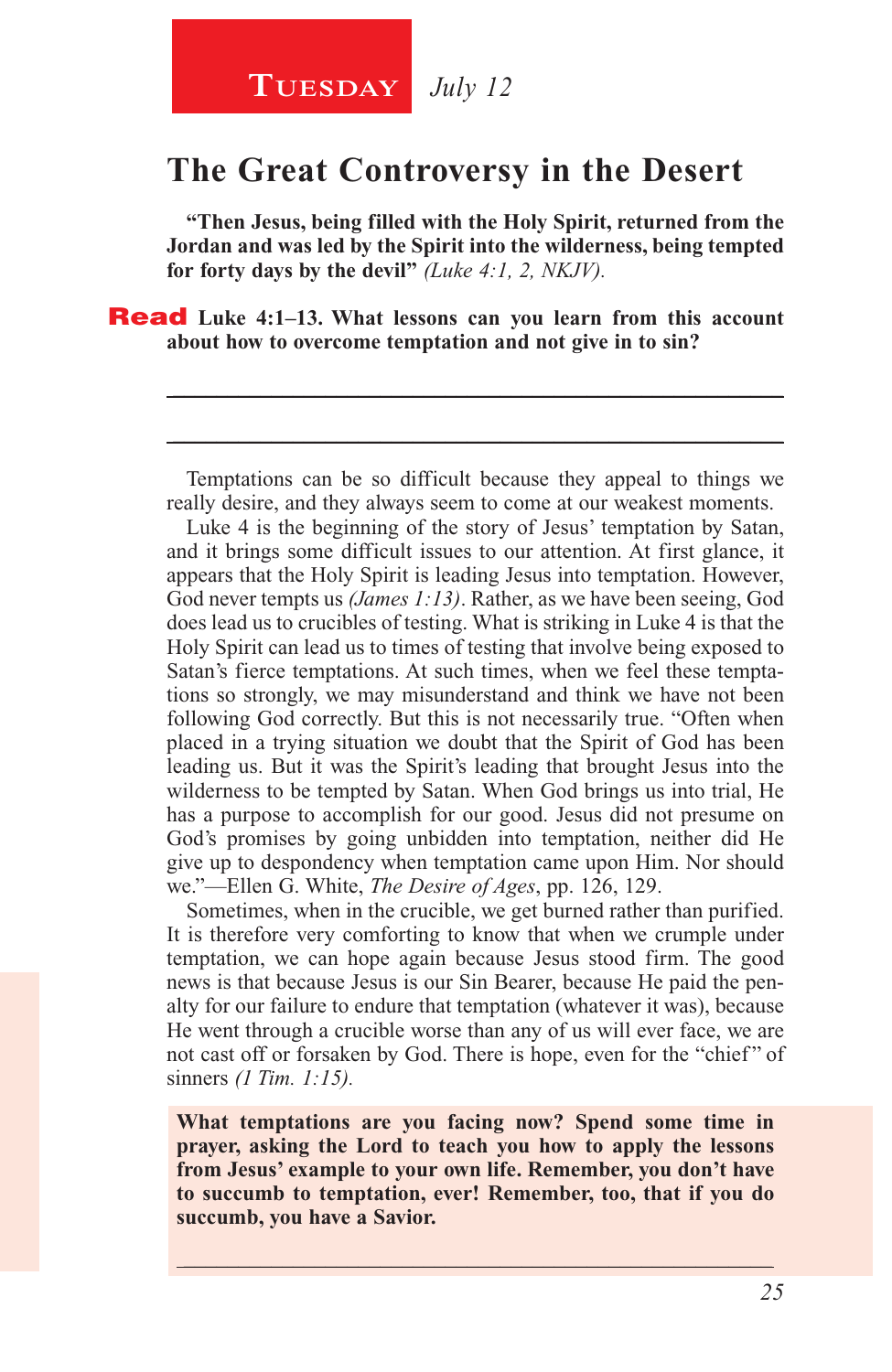

## **An Enduring Legacy**

Read **1 Peter 1:6, 7. What is Peter saying?**

Peter was writing to people who were battling through difficulties and often felt very alone. He was writing "to God's elect, exiles scattered throughout the provinces of Pontus, Galatia, Cappadocia, Asia and Bithynia" *(1 Pet. 1:1, NIV)*. This is the area we know today as western Turkey. A few verses later, Peter says that he knows that they are experiencing "grief in all kinds of trials" *(1 Pet. 1:6, NIV)*.

\_\_\_\_\_\_\_\_\_\_\_\_\_\_\_\_\_\_\_\_\_\_\_\_\_\_\_\_\_\_\_\_\_\_\_\_\_\_\_\_\_\_\_\_\_\_\_\_\_\_\_\_\_\_\_\_

\_\_\_\_\_\_\_\_\_\_\_\_\_\_\_\_\_\_\_\_\_\_\_\_\_\_\_\_\_\_\_\_\_\_\_\_\_\_\_\_\_\_\_\_\_\_\_\_\_\_\_\_\_\_\_\_

#### **What** does Peter mean by saying that they are "exiles" and "scat**tered"? How might that add to their trials?**

Being a Christian during those times was a new thing; believers were small in number and in various places where they were a decided minority who were often misunderstood at best, persecuted at worst. Peter assures them, however, that these trials are not random or chaotic *(1 Pet. 1:6, 7).* Genuine faith is the goal of those who persevere through "all kinds of trials."

\_\_\_\_\_\_\_\_\_\_\_\_\_\_\_\_\_\_\_\_\_\_\_\_\_\_\_\_\_\_\_\_\_\_\_\_\_\_\_\_\_\_\_\_\_\_\_\_\_\_\_\_\_\_\_\_

\_\_\_\_\_\_\_\_\_\_\_\_\_\_\_\_\_\_\_\_\_\_\_\_\_\_\_\_\_\_\_\_\_\_\_\_\_\_\_\_\_\_\_\_\_\_\_\_\_\_\_\_\_\_\_\_

#### Read **1 Peter 1:6–9. What ultimate assurance does Peter seek to give these people amid their trials? What does this hope mean for us, too?**

Whatever their trials, whatever they suffer, how can it be compared to the eternity that awaits them when Christ returns? Peter's words to them are God's words to us, regardless of whatever we are facing. However difficult or painful our trials, we must never lose sight of the ultimate end, eternal life in a new heaven and new earth, without pain, suffering, or death. With such a promise before us, a promise guaranteed us through the death of Jesus, how important that we not lose faith, but instead, amid our trials, ask the Lord to purge us of everything and anything that stands in the way of our faith.

\_\_\_\_\_\_\_\_\_\_\_\_\_\_\_\_\_\_\_\_\_\_\_\_\_\_\_\_\_\_\_\_\_\_\_\_\_\_\_\_\_\_\_\_\_\_\_\_\_\_\_\_\_\_\_\_

\_\_\_\_\_\_\_\_\_\_\_\_\_\_\_\_\_\_\_\_\_\_\_\_\_\_\_\_\_\_\_\_\_\_\_\_\_\_\_\_\_\_\_\_\_\_\_\_\_\_\_\_\_\_\_\_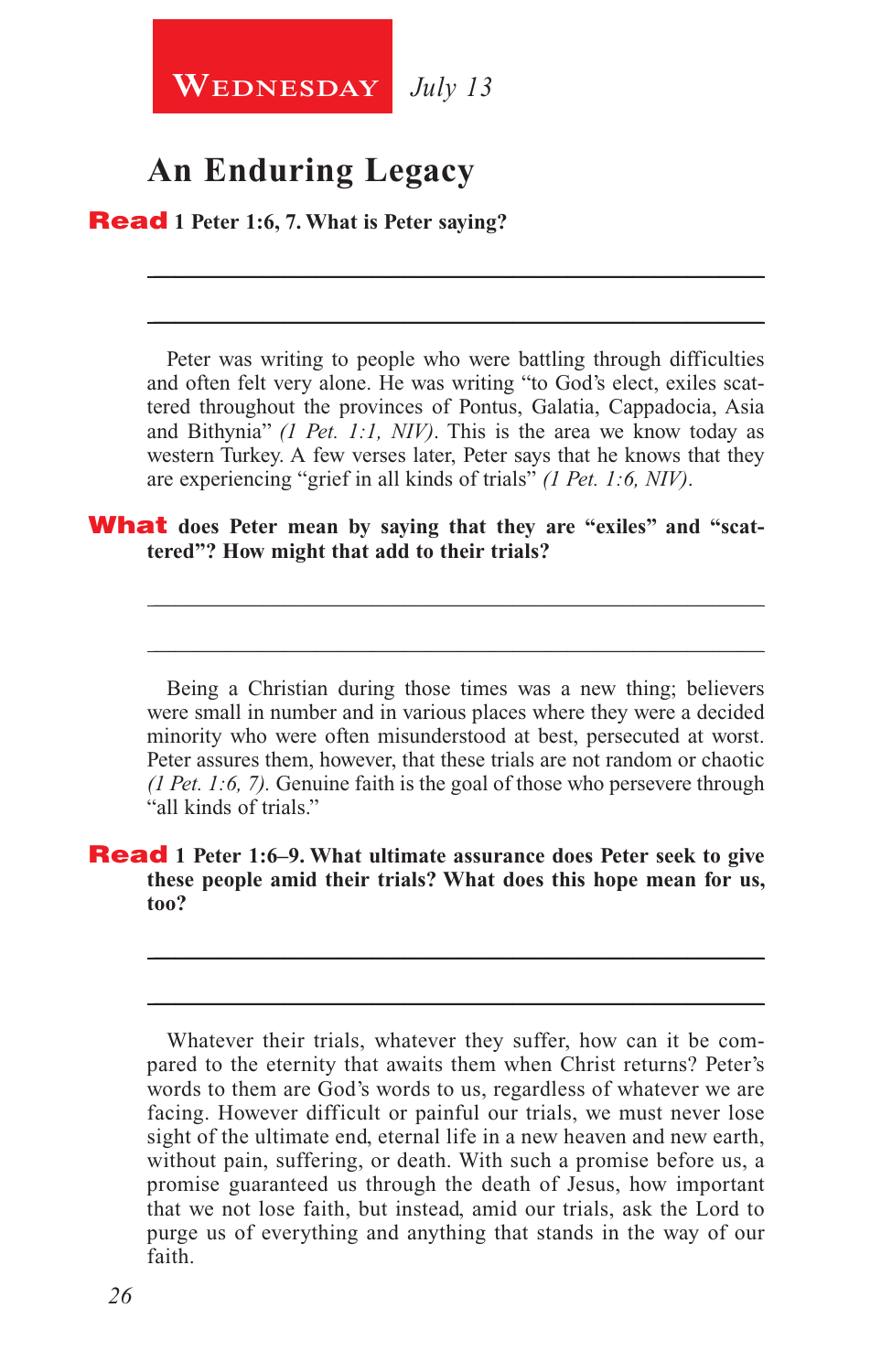#### **Thursday** *July 14*

## **Trial by Fire**

There was a young man whom we'll call Alex. He had come out of a very troubled youth: drugs, violence, even some time in jail. But then, through the kindness of a local church member (whom Alex had stolen from), Alex learned about God and gave his heart to Jesus. Though he still had his problems and struggles, and though elements of his past still lingered, Alex was a new person in Jesus. He loved God and sought to express that love by obeying His commandments *(1 John 5:1, 2)*. At one point, Alex felt impressed that he should be a minister. Everything pointed to it. He was answering God's call, no doubt about it.

At college things went well at first. Then one thing after another went awry, and his life began coming apart. His source of money started to dry up; a close friend turned against him, making accusations about him that were false but that damaged his reputation. Next, he kept on getting sick; no one knew what it was, but it impacted his studies to the point where he was afraid that he was going to have to drop out of school completely. On top of it all, he was fighting fierce temptations with drugs, which were readily available in the local community. At one point he even fell in that area. Alex couldn't understand why all this was happening, especially because he was sure that the Lord had led him to this school to begin with. *Was Alex wrong about that? If so, was his whole experience with God a huge mistake?* Even the most basic elements of his faith were coming under doubt.

**Imagine** that, amid this crisis, Alex comes to you and asks for advice. **What would you say? What experiences of your own have you had that could help someone like him? What Bible texts would you use? How helpful might the following texts be in such a situation?**  *Proverbs 3, Jer. 29:13, Rom. 8:28, 2 Cor. 12:9, Heb. 13:5.*

**Almost all who follow the Lord have had crises during which they've been tempted to doubt the Lord's leading. The important thing in such situations is to cling to the promises, recount God's leading in the past, and pray for faith and endurance. The Lord will never give up on us. The question for us is: How do we not succumb to the temptation to give up on Him?** 

\_\_\_\_\_\_\_\_\_\_\_\_\_\_\_\_\_\_\_\_\_\_\_\_\_\_\_\_\_\_\_\_\_\_\_\_\_\_\_\_\_\_\_\_\_\_\_\_\_\_\_\_\_\_

\_\_\_\_\_\_\_\_\_\_\_\_\_\_\_\_\_\_\_\_\_\_\_\_\_\_\_\_\_\_\_\_\_\_\_\_\_\_\_\_\_\_\_\_\_\_\_\_\_\_\_\_\_\_\_\_

\_\_\_\_\_\_\_\_\_\_\_\_\_\_\_\_\_\_\_\_\_\_\_\_\_\_\_\_\_\_\_\_\_\_\_\_\_\_\_\_\_\_\_\_\_\_\_\_\_\_\_\_\_\_\_\_

\_\_\_\_\_\_\_\_\_\_\_\_\_\_\_\_\_\_\_\_\_\_\_\_\_\_\_\_\_\_\_\_\_\_\_\_\_\_\_\_\_\_\_\_\_\_\_\_\_\_\_\_\_\_\_\_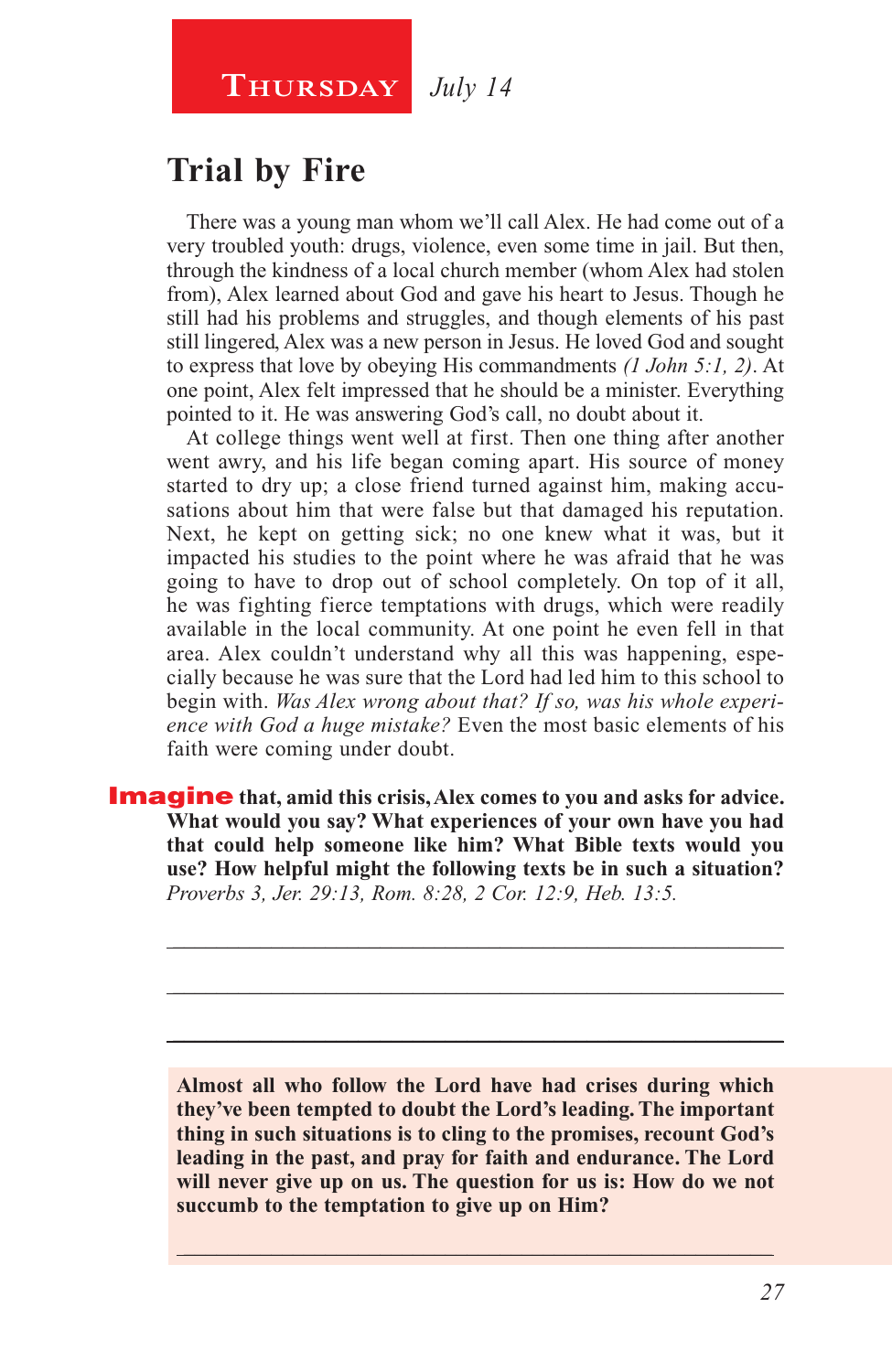**FRIDAY** July 15

**Further Thought:** Read Ellen G. White, "The Exodus," pp. 281–290; "From the Red Sea to Sinai," pp. 291–302, in *Patriarchs and Prophets*; "The Temptation," pp. 114–123, in *The Desire of Ages.*

"But of old the Lord led his people to Rephidim, and he may choose to lead us there also, to test our loyalty. He does not always bring us to pleasant places. If he did, in our self-sufficiency we should forget that he is our helper. He longs to manifest himself to us, and to reveal the abundant supplies at our disposal, and he permits trial and disappointment to come to us that we may realize our helplessness, and learn to call upon him for aid. He can cause cooling streams to flow from the flinty rock. We shall never know, until we are face to face with God, when we shall see as we are seen, and know as we are known, how many burdens he has borne for us, and how many burdens he would have been glad to bear, if, with childlike faith, we had brought them to him."—Ellen G. White, "Rephidim," *Advent Review and Sabbath Herald*, April 7, 1903.

#### Discussion Questions:

 **We often talk of temptation as an individual thing, which, of course, it is. At the same time, are there any corporate temptations, things that we as a church or a local church family might have to guard against as a group? If so, what?**

 **Ask those who are willing to talk about any of the "unpleasant places" that they have been brought to. Why were these unpleasant? If they had to revisit those experiences today, would they view them any differently?**

 **We all understand the principle behind God allowing us to be purified and refined by trials. How, though, do we understand the situation in which trials appear to have no value—for instance, someone is killed instantly in a car wreck? As a class, seek to work through possible answers.**

 **As a class, take time together to pray for each other, that each might be strengthened to endure trials and stay faithful.**

 $\bullet$  Does your class know of anyone who, having faced trials, lost **the way? If so, as a class what could you do in a very tangible way to help lead that person back?**